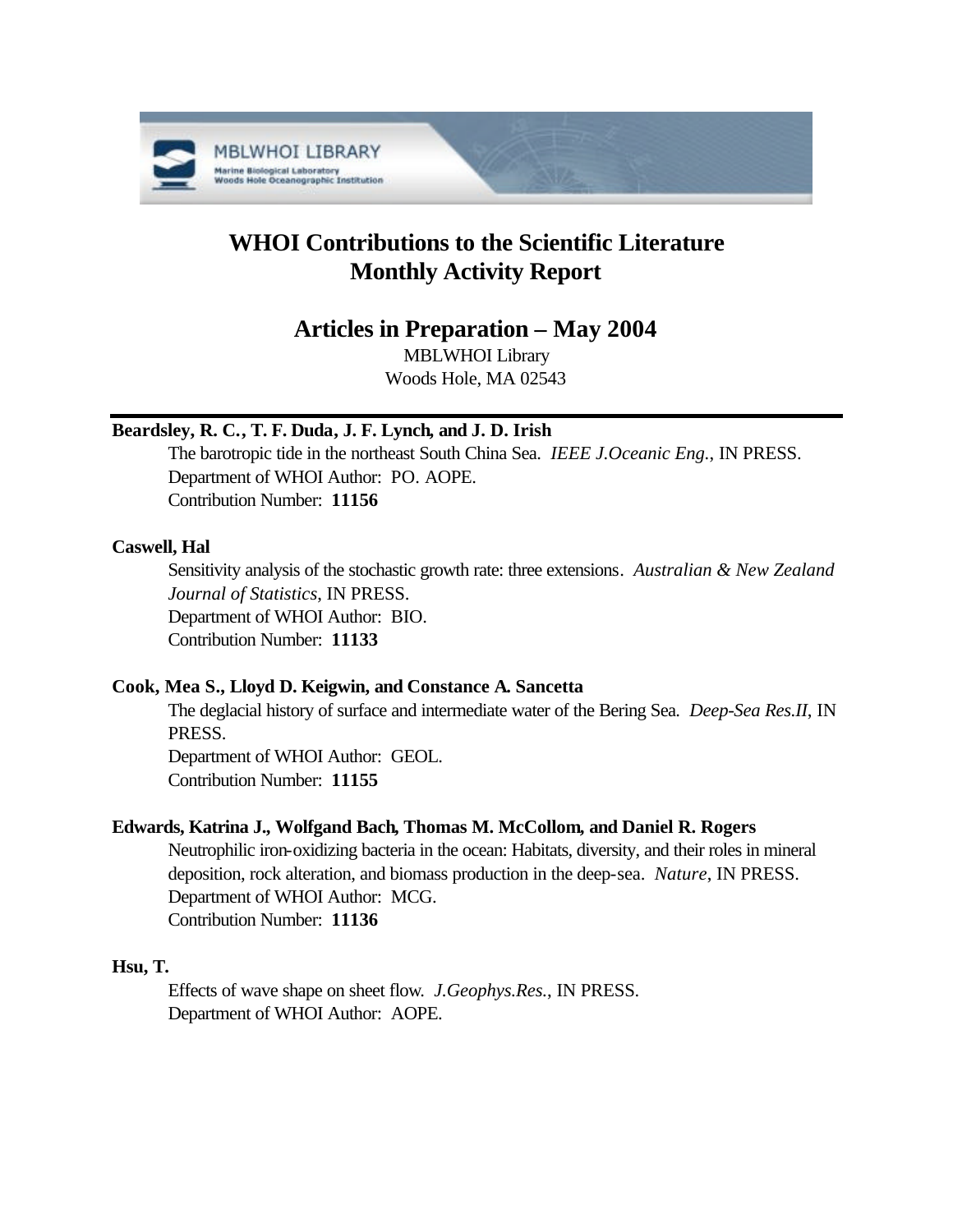## **Joyce, Terrence M., Jane Dunworth-Baker, Robert S. Pickart, Daniel Torres, and Stephanie Waterman**

On the Deep Western Boundary Current south of Cape Cod. *Deep-Sea Res.II*, IN PRESS. Department of WHOI Author: PO. Contribution Number: **11162**

#### **Kaiser, M. J., M. C. V. Austen, and H. Ojaveer**

European biodiversity action plan for fisheries: Issues for non-target species. *Fish.Res.*, IN PRESS. Department of WHOI Author: MPC. Contribution Number: **11164**

#### **Kormas, Konstantinos Ar., Margaret K. Tivey, Karen Von Damm, and Andreas Teske**

Molecular characterization of the prokaryotic diversity associated with distinct mineralogical layers of a white smoker spire from a deep-sea hydrothermal vent site (9°N, East Pacific Rise). *Appl.Environ.Microbiol.*, IN PRESS.

Department of WHOI Author: BIO.

Contribution Number: **11131**

#### **Marchal, Oliver, and Jonas Nycander**

Nonuniform upwelling in a shallow-water model of the Antarctic bottom water in the Brazil Basin. *J.Phys.Oceanogr.*, IN PRESS. Department of WHOI Author: GEOL. PO. Contribution Number: **11161**

#### **Niehoff, Barbara**

The effect of food limitation on gonad development and egg production of the planktonic copepod *Calnus finmarchicus*. *J.Exp.Mar.Biol.Ecol.*, IN PRESS. Department of WHOI Author: BIO. Contribution Number: **11127**

#### **Proshutinsky, A., et al**

Changes in the Beaufort gyre system. *Geophys.Res.Lett.*, IN PRESS. Department of WHOI Author: PO. Contribution Number: **11157**

#### **Saito, Mak A., Gabrielle Rocap, and James W. Moffett**

Production of cobalt binding ligands in a *Synechococcus* feature at the Costa Rica upwelling dome. *Limnol.Oceanogr.*, IN PRESS. Department of WHOI Author: MCG. Contribution Number: **11135**